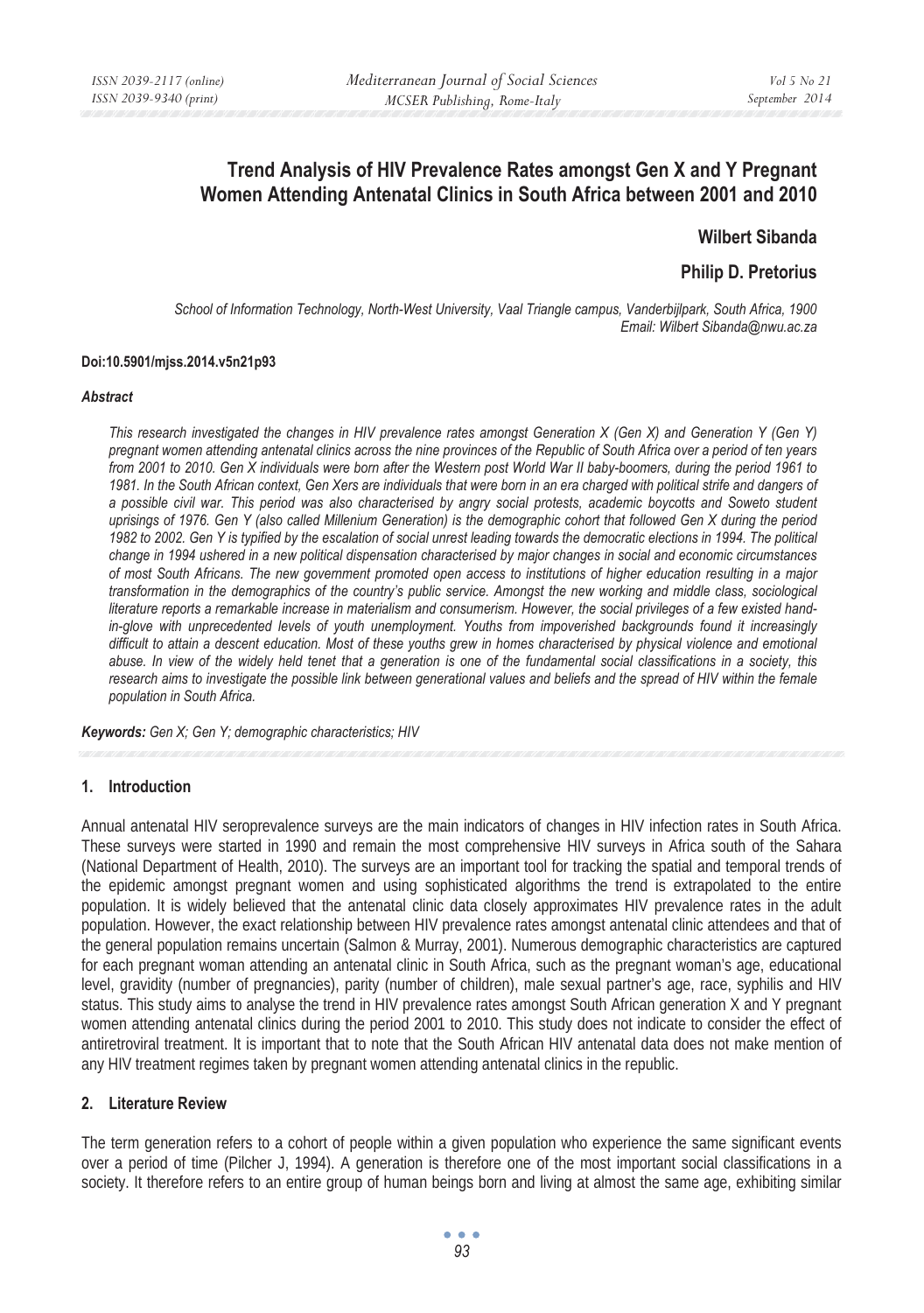| ISSN 2039-2117 (online) | Mediterranean Journal of Social Sciences | Vol 5 No 21    |
|-------------------------|------------------------------------------|----------------|
| ISSN 2039-9340 (print)  | MCSER Publishing, Rome-Italy             | September 2014 |

ideas, challenges and attitudes. Karl Mannheim elaborated on three fundamental aspects of a generation, namely shared temporal location, shared historical location, and a shared socio-cultural location (Mannheim, 1952). This research is cognisant of the fact that there are numerous variations in attitudes, values, behaviour and lifestyles within a given generation. However, the latter observation does not denigrate the importance of the concept of generation, but merely enhances its complexity.

Generation X individuals were born after the Western post World War II baby-boomers, during the period 1961 to 1981 (Kupperschmidt, 1998). In the South African context, Gen Xers are individuals that were born during an era charged with political strife and dangers of a possible civil war. This period was also characterised by angry social protests, academic boycotts and Soweto student uprisings of 1976. Gen Y (also called Millennium Generation) is the demographic cohort that followed Gen X during the period 1982 to 2002 (McCrindle, 2003). Generation Y is typified by the escalation of social unrest leading towards democratic elections in 1994. The political change in South Africa in 1994 heralded a new political dispensation characterised by major changes in social and economic circumstances of most South Africans. Formerly disadvantaged Africans were admitted to institutions of higher learning, resulting in a rapid transformation in the racial demographics of senior public service within the country. Amongst the new working and middle class, sociological literature reports a gradual increase in materialism and consumerism (Schenk & Seekings, 2010). However, the social privileges of a few existed hand-in-glove with unprecedented levels of youth unemployment. Youths from poor neighbourhoods faced huge challenges in attaining a descent education. An increasing number of youths grew up in homes characterised by physical violence and emotional abuse. In view of the widely held tenet that a generation is one of the fundamental social classifications in a society, this research aims to investigate the possible link between generational values and beliefs the spread of HIV within the female population in South Africa.

### **3. Research Methodology**

### *3.1 Data Sources*

This study used South African annual antenatal HIV seroprevalence data from year 2001 to 2010. The national antenatal sentinel HIV and Syphilis prevalence survey is conducted in all the nine provinces of the Republic of South Africa. HIV testing is conducted as per standard requirement from the World Health Organisation (WHO). The South African antenatal survey is aimed at pregnant women between the ages of 15 and 49. In order to reduce the likelihood of individuals being included in the survey more than once, only pregnant women attending clinics for the first time were interviewed. The survey has grown over the years from an average of 16 000 to over 34 000 since the early 2000's, covering 52 health districts in all the nine provinces.

## *3.2 Data Analysis*

### *3.2.1 Gen X and Gen Y Demographic Characteristics*

The study considered Gen X to be the period between the years 1961 and 1981. However, the available data for the study was for the period 2001 to 2010. On that basis, considering the year 2001, it means that the youngest Gen X individual is 20 years, while the oldest is 40 years old. This therefore means that in the year 2001, pregnant women between the ages of 20 and 40 who attended antenatal clinics were considered to be Gen X. The same approach was applied to the subsequent years of 2002 to 2010, as shown in Table 1. The average values for each demographic were determined for each age range (Gen X) for each year of the study between 2001 and 2010. A similar calculation was conducted for Gen Y pregnant women, however taking into account that Gen Y is defined to be between the years 1982 and 2002. The values of the different Gen Y demographic characteristics are shown in Table 2.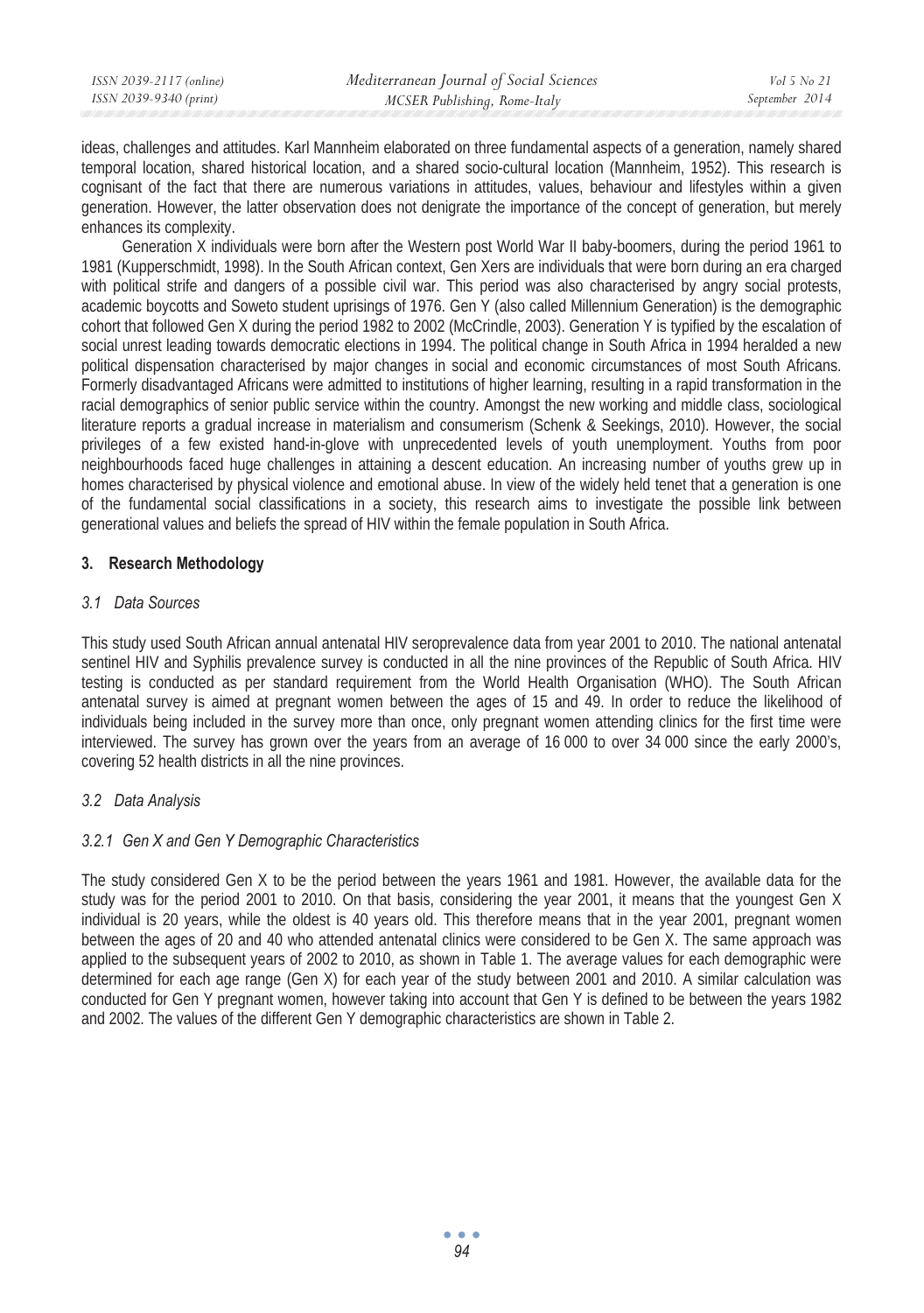|               |           |           |      | <b>Means</b>        |                       |        |      |        |                 |  |  |  |
|---------------|-----------|-----------|------|---------------------|-----------------------|--------|------|--------|-----------------|--|--|--|
| Year of study | GenX      | Age range | HIV  | Agewoman<br>(vears) | Agepartner<br>(years) | Educat | Grav | Parity | <b>Syphilis</b> |  |  |  |
| 2001          | 1961-1981 | $20 - 40$ | 0.27 | 27.3                | 31.34                 | 1.13   | 2.46 | 1.35   | 0.03            |  |  |  |
| 2002          | 1961-1981 | $21 - 41$ | 0.30 | 27.84               | 32.7                  | 1.14   | 2.50 | 1.42   | 0.04            |  |  |  |
| 2003          | 1961-1981 | $22 - 42$ | 0.32 | 28.53               | 34.61                 | 1.20   | 2.65 | 1.55   | 0.03            |  |  |  |
| 2004          | 1961-1981 | $23 - 43$ | 0.34 | 29.25               | 33.96                 | 1.14   | 2.62 | 1.67   | 0.03            |  |  |  |
| 2005          | 1961-1981 | 24-44     | 0.36 | 29.87               | 34.43                 | 1.15   | 2.75 | 1.66   | 0.03            |  |  |  |
| 2006          | 1961-1981 | $25 - 45$ | 0.35 | 30.65               | 35.10                 | 1.14   | 2.87 | 1.76   | 0.02            |  |  |  |
| 2007          | 1961-1981 | 2646      | 0.36 | 31.41               | 35.88                 | 1.11   | 2.97 | 1.83   | 0.03            |  |  |  |
| 2008          | 1961-1981 | $27-47$   | 0.37 | 32.15               | 36.55                 | 1.14   | 3.05 | 1.89   | 0.02            |  |  |  |
| 2009          | 1961-1981 | 28-48     | 0.38 | 32.88               | 37.14                 | 1.84   | 3.14 | 1.99   | 0.02            |  |  |  |
| 2010          | 1961-1981 | 29-49     | 0.40 | 33.49               | 37.46                 | 1.84   | 3.21 | 2.07   | 0.02            |  |  |  |

**Table 1**. Gen X demographic characteristics

**Table 2**. Gen Y demographic characteristics

| Year | GenY      |           | <b>Means</b> |          |            |               |      |        |                 |  |  |
|------|-----------|-----------|--------------|----------|------------|---------------|------|--------|-----------------|--|--|
|      |           | Age range | HIV          | Agewoman | Agepartner | <b>Educat</b> | Grav | Parity | <b>Syphilis</b> |  |  |
| 2001 | 982-2002  | 15-19     | 0.153        | 17.69    | 22.7       | 1.31          | 1.10 | 0.09   | 0.02            |  |  |
| 2002 | 1982-2002 | 15-20     | 0.17         | 18.33    | 22.50      | 1.29          | 1.16 | 0.15   | 0.03            |  |  |
| 2003 | 1982-2002 | $15 - 21$ | 0.19         | 18.83    | 23.34      | 0.130         | 1.18 | 0.17   | 0.03            |  |  |
| 2004 | 1982-2002 | $15-22$   | 0.22         | 19.35    | 23.96      | 1.21          | 1.21 | 0.32   | 0.02            |  |  |
| 2005 | 982-2002  | $15-23$   | 0.23         | 19.87    | 24.32      | 1.20          | 1.36 | 0.35   | 0.02            |  |  |
| 2006 | 1982-2002 | 15-24     | 0.22         | 20.37    | 25.02      | 1.19          | 1.42 | 0.39   | 0.02            |  |  |
| 2007 | 982-2002  | $15-25$   | 0.24         | 20.84    | 25.39      | 1.15          | 1.49 | 0.44   | 0.02            |  |  |
| 2008 | 1982-2002 | 15-26     | 0.24         | 21.24    | 25.80      | 1.16          | 1.55 | 0.48   | 0.02            |  |  |
| 2009 | 1982-2002 | $15-2$    | 0.25         | 21.69    | 26.30      | 1.96          | 1.61 | 0.56   | 0.02            |  |  |
| 2010 | 982-2002  | 15-28     | 0.26         | 22.09    | 26.63      | 1.96          | 1.67 | 0.63   | 0.02            |  |  |

### *3.2.2 National HIV and Syphilis Seroprevalence Rates*

Table 3 shows the average national annual antenatal HIV seroprevalence rates for the study period between 2001 and 2010. The results were determined from the raw antenatal survey data and the values were similar to those reported by the National Department of Health of South Africa.

**Table 3**. National HIV and Syphilis seroprevalence rates

| Year | <b>National HIV Prevalence rate</b> | <b>National Syphilis Prevalence rate</b> |
|------|-------------------------------------|------------------------------------------|
| 2001 | 0.248                               | 0.021                                    |
| 2002 | 0.265                               | 0.033                                    |
| 2003 | 0.279                               | 0.029                                    |
| 2004 | 0.295                               | 0.024                                    |
| 2005 | 0.302                               | 0.028                                    |
| 2006 | 0.291                               | 0.019                                    |
| 2007 | 0.294                               | 0.028                                    |
| 2008 | 0.293                               | 0.019                                    |
| 2009 | 0.294                               | 0.019                                    |
| 2010 | 0.302                               | 0.015                                    |

## **4. Findings and Discussion**

## *4.1 Trend Analysis*

The HIV prevalence rates were consistently lower for Gen Y women compared to their Gen X counterparts. Evidently,

 $\bullet$   $\bullet$   $\bullet$ *95*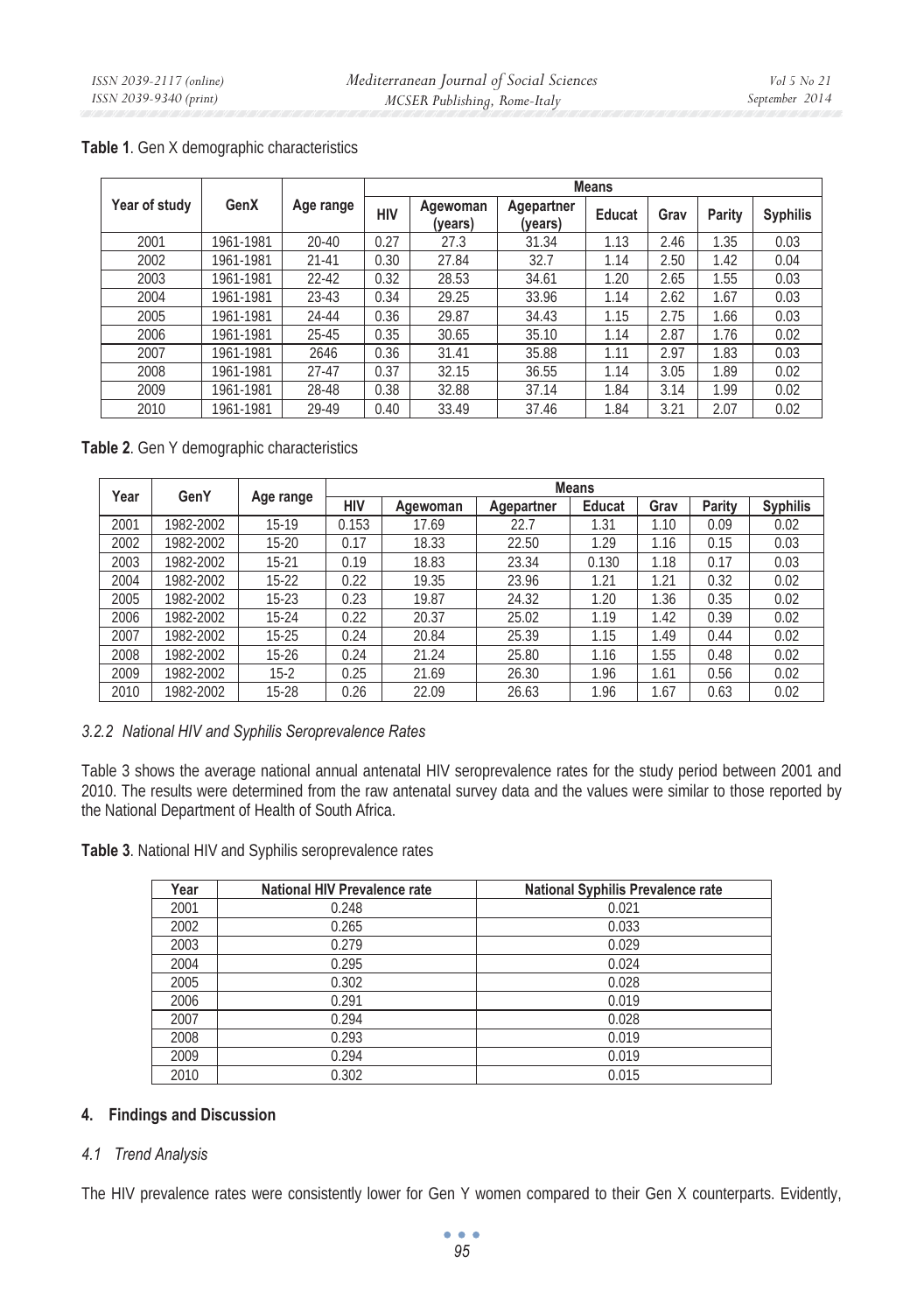| ISSN 2039-2117 (online) | Mediterranean Journal of Social Sciences | <i>Vol</i> 5 No 21 |
|-------------------------|------------------------------------------|--------------------|
| ISSN 2039-9340 (print)  | MCSER Publishing, Rome-Italy             | September 2014     |

there was a gradual increase in HIV prevalence rates for the two groups over the ten-year study period. The yearly HIV prevalence rates for Gen X were considerably higher than the average annual national HIV prevalence rates. While Gen Y prevalence rates were significantly lower than the corresponding annual national HIV prevalence rates, as shown in Figure 1.

|                 |          |      |      |      |      | Changes in HIV risk for Gen X and Gen Y pregnant women from<br>2001 to 2010                                                  |      |                   |      |      |      |
|-----------------|----------|------|------|------|------|------------------------------------------------------------------------------------------------------------------------------|------|-------------------|------|------|------|
|                 | 0.45     |      |      |      |      |                                                                                                                              |      |                   |      |      |      |
|                 | 0.4      |      |      |      |      |                                                                                                                              |      |                   |      |      |      |
|                 | 0.35     |      |      |      |      | <b><i>NAMES IN COLUMN TWO IS NOT</i></b>                                                                                     |      | <b>STATISTICS</b> |      |      |      |
|                 | 0.3      |      |      |      |      |                                                                                                                              |      |                   |      |      |      |
|                 | 0.25     |      |      |      |      |                                                                                                                              |      | <b>Chairman</b>   |      |      |      |
| <b>HIV Risk</b> | 0.2      |      |      |      |      | <b>The American State Contract Of the Company of the Company of the Company of the Company of the Company of the Company</b> |      |                   |      |      |      |
|                 | 0.15     |      |      |      |      |                                                                                                                              |      |                   |      |      |      |
|                 | 0.1      |      |      |      |      |                                                                                                                              |      |                   |      |      |      |
|                 | 0.05     |      |      |      |      |                                                                                                                              |      |                   |      |      |      |
|                 | $\Omega$ |      |      |      |      |                                                                                                                              |      |                   |      |      |      |
|                 |          | 2001 | 2002 | 2003 | 2004 | 2005                                                                                                                         | 2006 | 2007              | 2008 | 2009 | 2010 |
|                 |          |      |      |      |      |                                                                                                                              | Year |                   |      |      |      |
|                 |          |      |      |      |      |                                                                                                                              |      |                   |      |      |      |

**Figure 1**. Annual HIV prevalence rates amongst Gen X and Gen Y pregnant women

A paired t-test was used to compare the changes in HIV prevalence rates between Gen X and Gen Y individuals as shown in Table 4.

**Table 4**. Paired Gen X and Gen Y HIV t table

|                   | Mean  | Standard<br>deviation | Standard error | Ν               |       | 95% Confidence<br>Interval of difference |       | df | Sig<br>(2 tailed) |
|-------------------|-------|-----------------------|----------------|-----------------|-------|------------------------------------------|-------|----|-------------------|
|                   |       |                       | of mean        |                 | Lower | Upper                                    |       |    |                   |
| (GenXHIV-GenYHIV) | 0.128 | 0.07                  | 0.002          |                 | 0.124 | 0.133                                    | 64.00 | Q  | 0.00              |
| <b>GenXHIV</b>    | 0.345 | 0.04                  | 0.012          | 10 <sup>°</sup> |       |                                          |       |    |                   |
| <b>GenYHIV</b>    | 0.128 | 0.04                  | 0.011          | 10              |       |                                          |       |    |                   |

The value of the t-value is related to the size of the difference between the mean HIV prevalence rates of the two generations being compared. A large t-value indicates a correspondingly large difference between the mean HIV prevalence rates. However, the t-value by itself is not the most useful statistic to report, it is also important to report the pvalue. The p-value helps to decide whether to accept or not accept the null hypothesis. It is therefore imperative to decide how low the p-value should be before rejecting the null hypothesis. The cut-off point is called the significance level and is usually set at 0.05 or 0.01.

The 95 percent confidence interval of the difference provides an estimate of the boundaries between which the true mean difference lies in 95 percent of all possible random samples of individuals participating in this study. The t-statistic is obtained by dividing the mean difference by its standard error to give a t-value of 64, as shown in Table 4. The Sig. (2 tailed) column shows that the probability of obtaining a t statistic whose absolute value is equal to or greater than the obtained t statistic is zero. Since the significance value for the difference in HIV prevalence rates between Gen X and Gen Y is less than 0.05, it can be concluded that the average difference in HIV prevalence rate of 0.128 is not due to chance variation.

This study also investigated the annual changes of HIV prevalence rates from one year to the other. Gen Y women exhibited a positive increase in HIV prevalence rate from the basal year of 2001 to 2002. However, from 2003 to 2005 there was a gradual decrease in the magnitude of increase in HIV prevalence rate. In 2006, the increase in HIV prevalence rate was negative, meaning that a decrease in overall HIV infection rate was observed, as shown in Figure 2.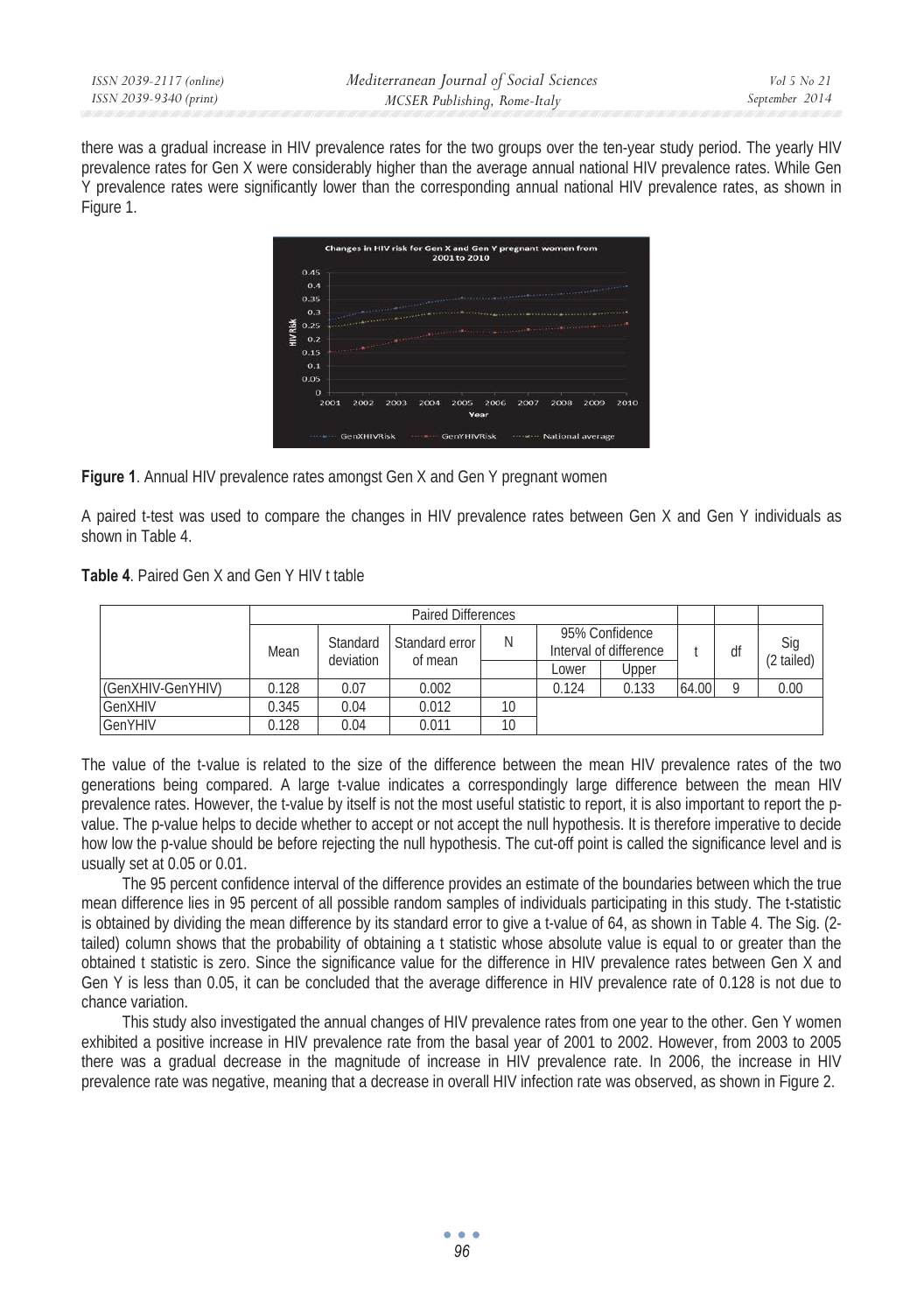

**Figure 2.** Plot changes ( $\delta$ ) in HIV prevalence from one year to the next during the period 2001 to 2010

In general, the plot of the annual syphilis prevalence trends for Gen X and Gen Y, (Figure 3) seemed to suggest on average a gradual decrease between the years 2001 and 2010. However, it was observed that consistently Gen X individuals exhibited higher syphilis infection rates compared to their Gen Y counterparts, as shown in Figure 3. Epidemiological research literature has shown that individuals infected with other sexually transmitted diseases such as syphilis tend to have a higher probability of contracting an HIV infection (Zetola & Klausner, 2007).



**Figure 3**. Annual syphilis prevalence rates amongst Gen X and Gen Y antenatal clinic attendees

A paired t-test was used to compare the annual changes in Gen X and Gen Y syphilis rates between the years 2001 and 2010. As shown in Table 5, a t-value of 1.05 was obtained for the difference between Gen X and Gen Y syphilis prevalence rates at a 95 percent confidence level. The 2-tailed significance column shows that the probability of obtaining a t statistic whose absolute value is equal to or greater than the obtained t statistic is 0.321. Since the significance value for the difference in syphilis prevalence rates between Gen X and Gen Y is greater than 0.05, it can be concluded that the average difference in syphilis rates of 0.0292 is not significant and could be due to chance variation.

|  |  |  |  |  | Table 5. Paired Gen X and Gen Y Syphilis t table |  |
|--|--|--|--|--|--------------------------------------------------|--|
|--|--|--|--|--|--------------------------------------------------|--|

|                             |        | Paired Gen X and Gen Y annual Syphilis Differences |                           |                 |                                          |        |      |            |                   |
|-----------------------------|--------|----------------------------------------------------|---------------------------|-----------------|------------------------------------------|--------|------|------------|-------------------|
|                             | Mean   | Standard<br>deviation                              | Standard error<br>of mean | <sup>N</sup>    | 95% Confidence Interval<br>of difference |        |      | df         | Sig<br>(2 tailed) |
|                             |        |                                                    |                           |                 | Lower                                    | Upper  |      |            |                   |
| (GenXSyphilis-GenYSyphilis) | 0.0292 | 0.088                                              | 0.0028                    |                 | $-0.0034$                                | 0.0092 | 1.05 | $^{\circ}$ | 0.321             |
| GenXSvphilis                | 0.024  | 0.0099                                             | 0.0031                    | 10              |                                          |        |      |            |                   |
| GenYSyphilis                | 0.021  | 0.0038                                             | 0.0012                    | 10 <sub>1</sub> |                                          |        |      |            |                   |

During the years 2001 to 2008, the educational levels that were captured for each antenatal clinic attendee were categorised as zero (no education), one (primary education) and two (secondary education). However, after 2009 category three was added, representing tertiary education. Throughout the study period, 2001 to 2010, Gen Y individuals exhibited slightly higher levels of education compared to their Gen Y counterparts (Figure 4). Perhaps the slight advantage in educational levels of Gen Y could explain their observed lower levels of HIV prevalence rates compared to their Gen X counterparts. Documented research findings have confirmed that there is a negative linear relationship between years of education and HIV infection rate (Smith et. al, 2012).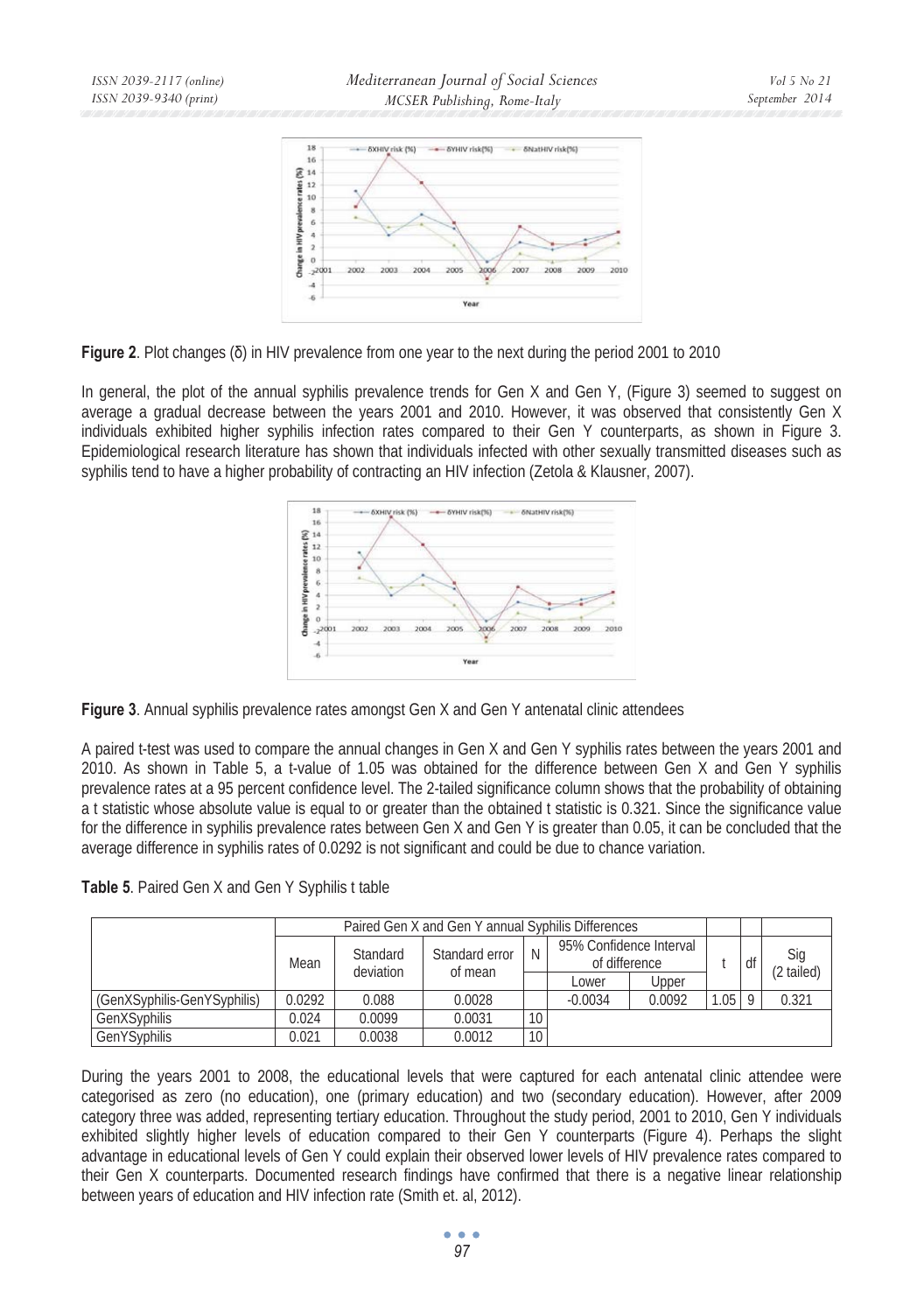*Mediterranean Journal of Social Sciences MCSER Publishing, Rome-Italy* 





#### *4.2 Time series forecasting*

Time series analysis entails the study of time series data in order to extract meaningful statistics and other characteristics of the data. Time series forecasting therefore uses statistical models to predict future values based on previously observed values. Time series forecasting predicts future values of time series variables by extrapolating trends and patterns in the past values of the series or by extrapolating the effect of other variables on the series. The purpose of this research was to use the available antenatal HIV seroprevalence data to predict the future trend of the HIV epidemic. The time series analysis was conducted for both Gen X and Gen Y pregnant women attending antenatal clinics in South Africa between the years 2001 and 2010.



**Figure 5**. Time series forecasting of Gen X HIV prevalence rates using a quadratic model

A polynomial model of order 2 (also called a quadratic model) was used for our time series analysis. The coefficient of determination  $(R^2)$  of the quadratic model was found to be 0.97, which indicated that the data points fitted the statistical model well, as shown in Figure 5. The equation of the quadratic model was  $y = -0.001x^2 + 3.9627x - 3985.7$ . Three forward forecast periods were developed. The time series forecasting exercise using a quadratic trend line indicated that there was a likelihood of the HIV trend decreasing beyond the year 2010. This result has been independently collaborated by the South African National Department of Health that has predicted that the HIV pandemic was likely to start decreasing beyond the year 2010.



**Figure 6**. Time series forecasting of Gen Y HIV prevalence rates using a quadratic model

 $\bullet$   $\bullet$   $\bullet$ *98*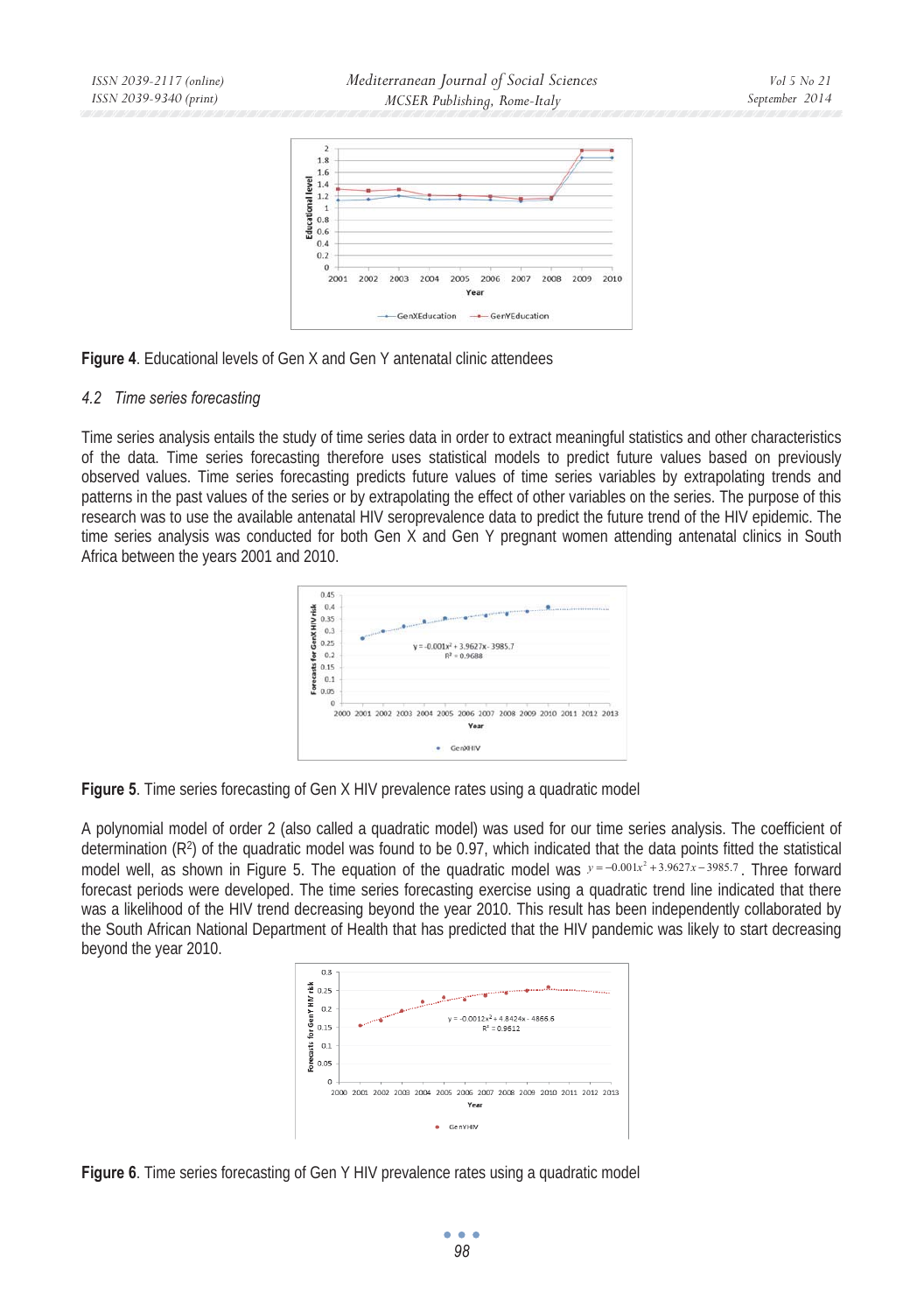| ISSN 2039-9340 (print)<br>September 2014<br>MCSER Publishing, Rome-Italy |  |
|--------------------------------------------------------------------------|--|

A quadratic model was used for time series forecasting of the HIV trend amongst Gen Y pregnant women attending antenatal clinics in South Africa. The coefficient of determination  $(R^2)$  of the quadratic model was 0.96, as shown in Figure 6, and the equation of the quadratic model was  $y = -0.0012x^2 + 4.8424x - 4866.6$ . The time series forecasting using the above quadratic model demonstrated that the HIV prevalence rates were likely to decrease amongst Gen Y individuals beyond the year 2010.

### **5. Concluding Remarks**

We have shown that HIV prevalence rates during the period 2001 to 2010 were higher for Gen X antenatal clinic attendees than their Gen Y counterparts. Furthermore, the annual Gen X prevalence rates were observed to be higher than the national HIV prevalence rates. On the other hand, Gen Y individuals exhibited HIV prevalence rates that were significantly lower than the national average. This research also demonstrated that the differences in annual syphilis prevalence rates amongst Gen X and Gen Y pregnant women were statistically insignificant using a paired t-test. The educational levels of Gen Y individuals in the study were consistently higher than Gen X individuals. Again, education has been found to heighten awareness of risk factors associated with HIV infection and thus reduce risk-taking behaviour of individuals. On that basis, it was observed that Gen Y antenatal clinic attendees exhibited lower levels of HIV infection compared to Gen Y pregnant women. However, further research needs to be undertaken to understand the implications of changes in categorisation of educational levels in this data. During the years 2001 to 2008, only three categories of educational levels were stipulated, namely zero (no education), one (primary education) and two (secondary education). During the years 2009 to 2010, an additional category was added, namely 3 (tertiary education).

Time series forecasting indicated that the epidemic likely to decrease beyond the year 2010 amongst both Gen X and Gen Y antenatal clinic attendees. It was also observed that the projected HIV prevalence rates for Gen Y were significantly lower than the national average, while Gen X predictions remained higher than the national average.

#### **6. Acknowledgement**

The authors would like to acknowledge funding from the South African Centre for Epidemiological Modelling (SACEMA), Medical Research Council (MRC) and North-West University. This work is based in part on the research supported by the National Research Foundation of South Africa (Grant No. 86946). Any opinion, findings and conclusions or recommendations expressed in this material are those of the author(s) and therefore the NRF does not accept any liability in regard thereto.

#### **References**

National Department of Health. (2010). Protocol for the implementing of the national antenatal sentinel HIV and syphilis prevalence survey, South Africa.

- Kupperschmidt, B. R. (1998). Understanding generation X employees. Journal of Nursing Administration, 28(12), 36-43.
- Mannheim K. (1952). The problem of generations. Mannheim's essays on the sociology of knowledge, 306. London.

McCrindle, M. (2003). Understanding generation Y. Principal Matters, 55 (28-31).

Pilcher J. (1994). Mannheim's sociology of generations: an undervalued legacy. British Journal of Sociology, 45(3), 481-495.

Salomon, J. A., & Murray, C. J. L. (2001). Modelling HIV/AIDS epidemic in sub-Saharan Africa using seroprevalence data from antenatal clinics. Bull World Health Organ, 79(7).

Schenk, J., & Seekings, J. (2010). Locating generation X: Taste and identity in transitional South Africa. Centre for Social Science Research, University of Capetown, South Africa.

Smith, W., Salinas, D., & Baker, D. P. (2012). Multiple Effects of Education on Disease: The Intriguing Case of HIV/AIDS in Sub-Saharan Africa. International Perspectives on Education and Society, 18, 79-104.

Zetola, N. M. & Klausner, J. D. (2007). Syphilis and HIV infection: an update. Clin. Infect. Dis, 44(9), 1222-1228.